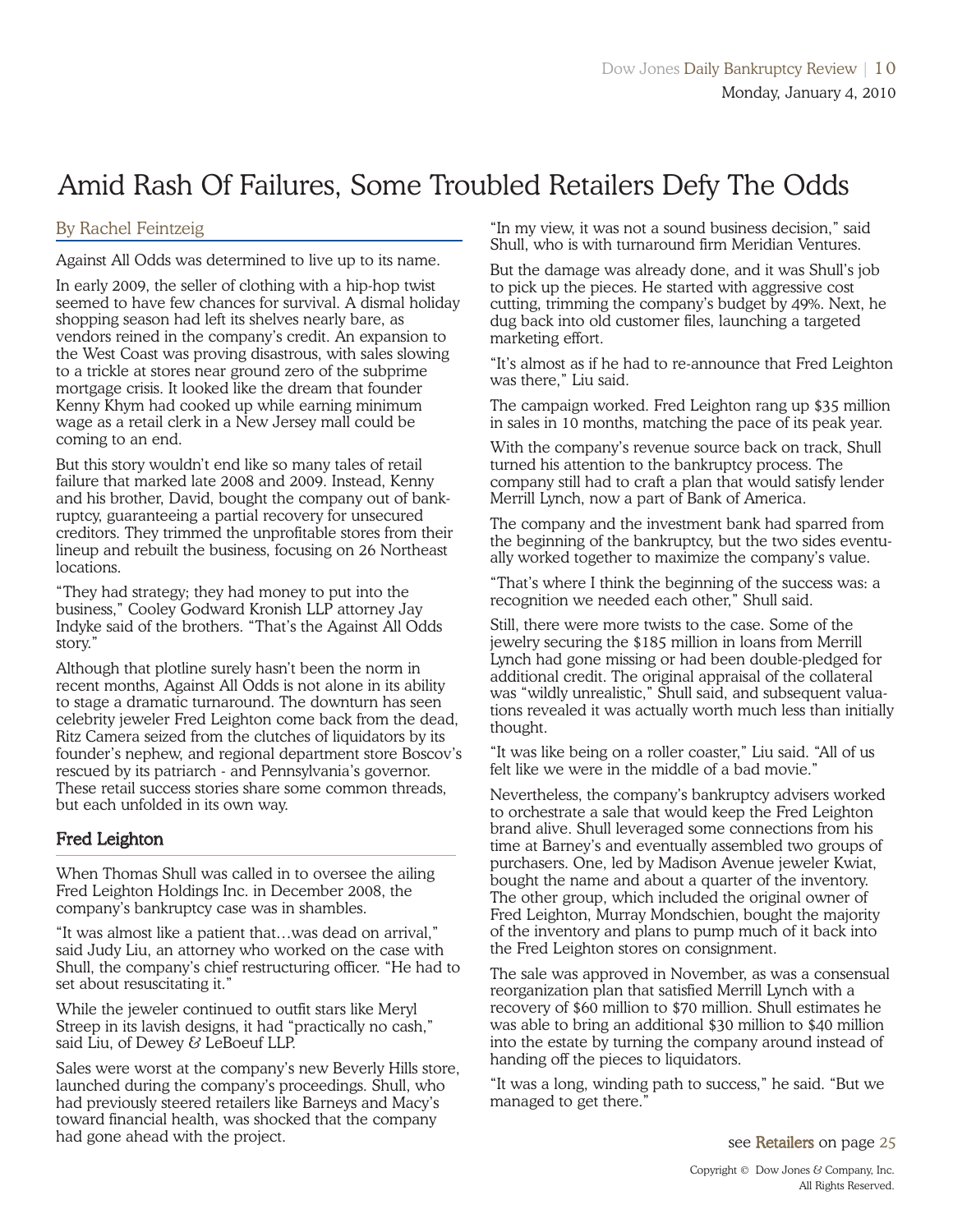### Retailers continued from page 10

### Ritz Camera

A changing photography industry plunged Ritz Camera Centers Inc. into bankruptcy in February 2009. With its focus on film and prints, the country's largest specialty camera chain wasn't attracting digital consumers, something its revenue and profits reflected.

In a bid to stay alive, the company first opted to liquidate half of its 800 stores with a plan to rally around its successful locations. But by July, it acknowledged it didn't have enough cash to keep its remaining stores operating.

That's when David Ritz stepped in. Ritz, chief executive of the company that his uncle founded on the Atlantic City, N.J., boardwalk in 1918, was determined to keep his family's business alive.

"I'm sort of a fighter," he said.

As Ritz Camera worked to woo bidders like Ilex Capital Group LLC and Hilco Merchant Resources LLC, its CEO put together a bid of his own. He persuaded family members and other investors to throw millions into the

deal, and he walked into a bankruptcy auction ready to challenge Ilex's \$23.7 million lead bid.

The grueling auction spanned 24 hours. But when it was all over, the man who had spent nearly 30 years with the company emerged as the victor.

"There's no question that I was willing to do whatever I could do…because of the Ritz Camera family," Ritz said. "Hedge funds, investors from outside wouldn't have those feelings."

Ritz's efforts didn't go unnoticed. When he pulled up to the company's corporate headquarters after the auction, he was greeted by a crowd of employees, standing outside and applauding.

"Did I cry?" he asked. "Sure I cried."

Still, a sale wasn't going to change the company's fortunes overnight. Ritz says he's shifting his strategy to suit the digital sea change that nearly killed his uncle's vision.

The company has added electronics like high-definition televisions, netbooks and Verizon mobile phones to its lineup. It has also shifted its photographic focus from prints to memory cards and DVDs that allow consumers to

see Retailers on page 26